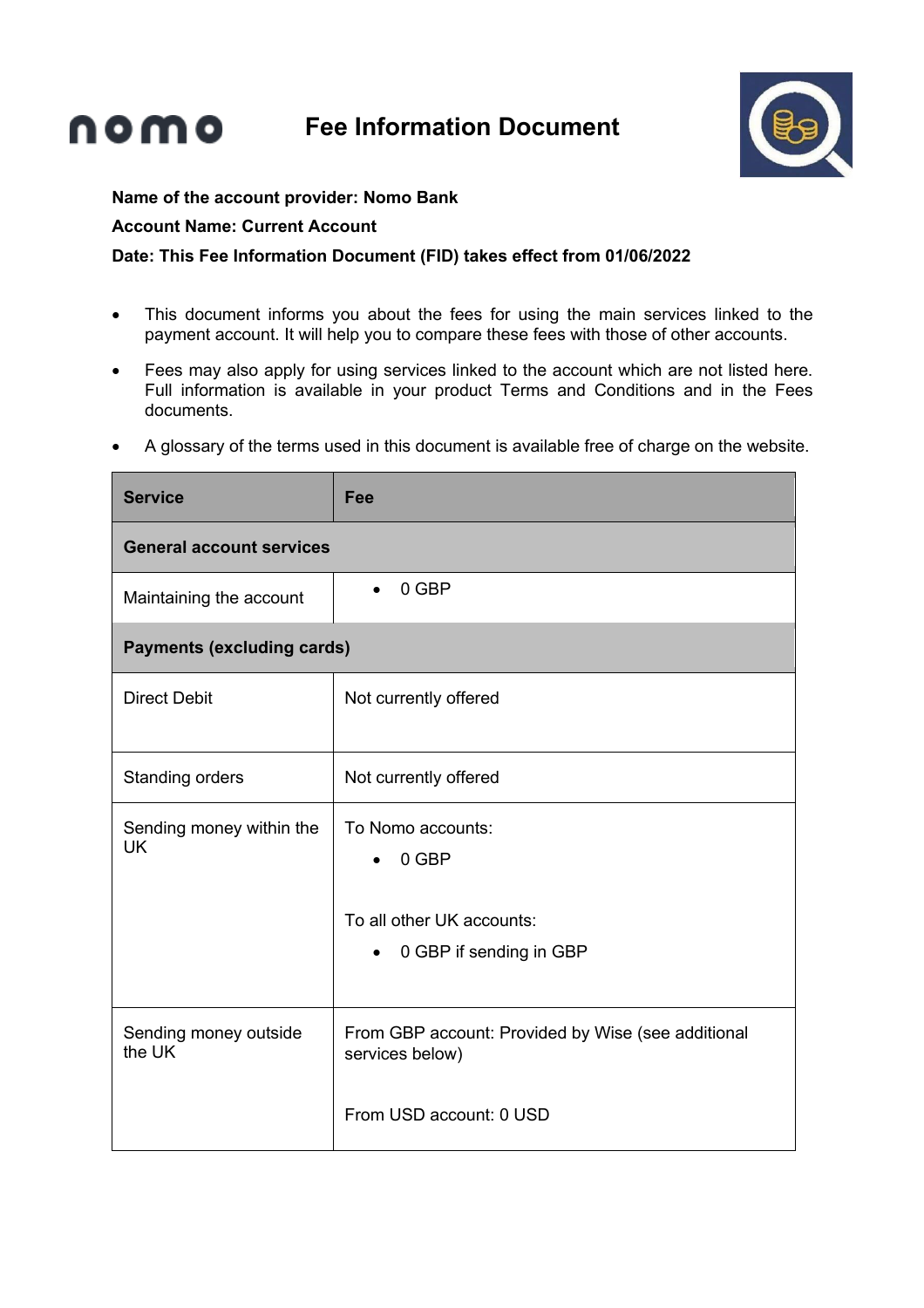| Receiving money from<br>outside the UK     | 0 GBP                                                                                                                                                                                                                                                                                                                             |  |
|--------------------------------------------|-----------------------------------------------------------------------------------------------------------------------------------------------------------------------------------------------------------------------------------------------------------------------------------------------------------------------------------|--|
| <b>Cards and cash</b>                      |                                                                                                                                                                                                                                                                                                                                   |  |
| Issuing a debit card                       | First debit card delivery: 0 GBP<br>$\bullet$<br>Virtual debit card: 0 GBP<br>$\bullet$<br>Replacement for lost or damaged debit card: 10<br>$\bullet$<br><b>GBP</b><br>Replacement for lost or damaged Metal card*:<br>$\bullet$<br><b>100GBP</b><br>*Metal card is subject to status and is no longer offered to new<br>clients |  |
| Cash withdrawal in GBP                     | 0 GBP                                                                                                                                                                                                                                                                                                                             |  |
| Cash withdrawal in<br>foreign currency     | 0.5% fee for withdrawing cash + 2.5% FX fee                                                                                                                                                                                                                                                                                       |  |
| Debit card payment in<br><b>GBP</b>        | 0 GBP                                                                                                                                                                                                                                                                                                                             |  |
| Debit card payment in<br>foreign currency  | 0 GBP                                                                                                                                                                                                                                                                                                                             |  |
| <b>Overdrafts and related services</b>     |                                                                                                                                                                                                                                                                                                                                   |  |
| Arranged overdraft                         | Not currently offered                                                                                                                                                                                                                                                                                                             |  |
| Unarranged overdraft                       | Not currently offered                                                                                                                                                                                                                                                                                                             |  |
| <b>Other services</b>                      |                                                                                                                                                                                                                                                                                                                                   |  |
| Cancelling a cheque                        | Not currently offered                                                                                                                                                                                                                                                                                                             |  |
| Refusing a payment due to<br>lack of funds | 0 GBP                                                                                                                                                                                                                                                                                                                             |  |